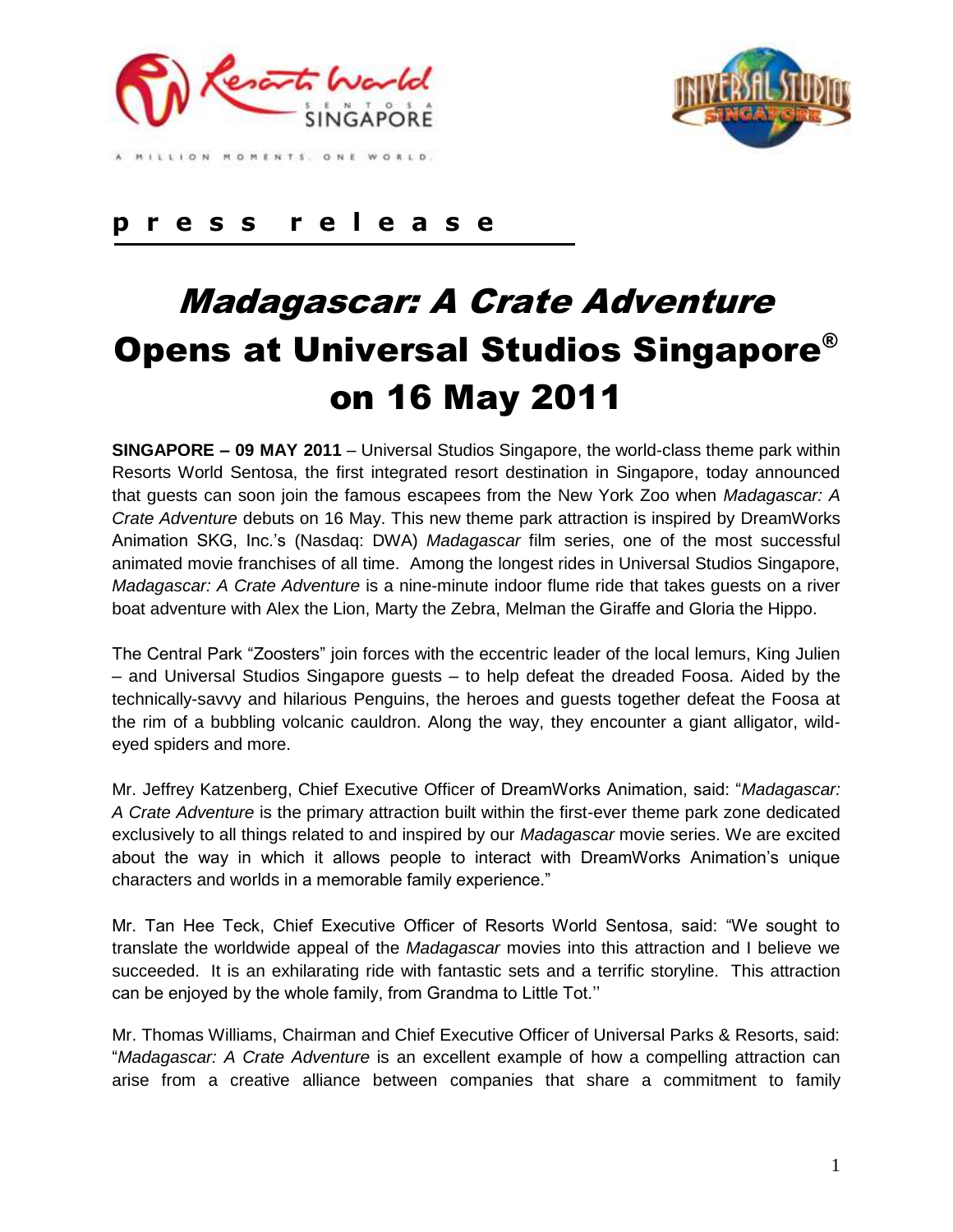entertainment. It's a unique ride that once again enables guests to Ride The Movies at a worldclass Universal Studios theme park."

The *Madagascar: A Crate Adventure* attraction, the first in the world of its kind based on the Madagascar franchise, was conceptualized by some of the world's most creative theme park designers at Resorts World Sentosa in collaboration with DreamWorks Animation and Universal Parks & Resorts.

Universal Studios Singapore has six attractions based on DreamWorks Animation films. The attractions are spread across two zones – Madagascar and Far Far Away – and are complemented by more than 10 themed dining and shopping outlets. In addition to *Madagascar: A Crate Adventure*, other attractions include *King Julien's Beach Party-Go-Round*, the *Shrek 4- D Adventure, Enchanted Airways, Donkey LIVE* and *Magic Potion Spin*.

### **About Resorts World Sentosa**

Resorts World™ Sentosa, one of the world's most extensive integrated resorts, opened in early 2010. At 49 hectares, the S\$6.6 billion (USD 5 billion) property is home to Southeast Asia's first and only Universal Studios theme park, a casino, four hotels, a convention center, and a resident show Voyage de La Vie. The resort, with more than 60dining outlets, retail stores, entertainment and public attractions, welcomed more than 15 million guests in its first year of opening.Resorts World Sentosa will openits new Maritime Experiential Museum and Aquarium in 2011, followed by the Marine Life Park, a six-star spa and two more luxurious hotels in the second phase of its development. Resorts World Sentosa is wholly owned by Genting Singapore, a listed entity on the Singapore Exchange.

### **MEDIA CONTACT:**

Weber Shandwick Singapore (for Resorts World Sentosa) Khushil Vaswani Tel: +65 6825 8023 Cell: +65 9127 7024 [kvaswani@webershandwick.com](mailto:salee@webershandwick.com)

### **Note to Editors:**

- 1. Please use the following photo captions for visuals.
- 2. High resolution photos can be downloaded from link: [ftp://wswresorts:wswresorts@omaedcftp001.interpublic.com](ftp://wswresorts:wswresorts@omaedcftp001.interpublic.com/) *Username: wswresorts Password: wswresorts*

3. All photos are to be attributed to: *Resorts World Sentosa elements and all related indicia TM & © 2011 Resorts World at Sentosa Pte. Ltd. All Rights Reserved. Universal Studios Singapore and all Universal indicia TM & © Universal Studios. All Rights Reserved. Shrek ® & © 2011DreamWorks Animation L.L.C. Madagascar ®& © 2011 DreamWorks Animation L.L.C.*